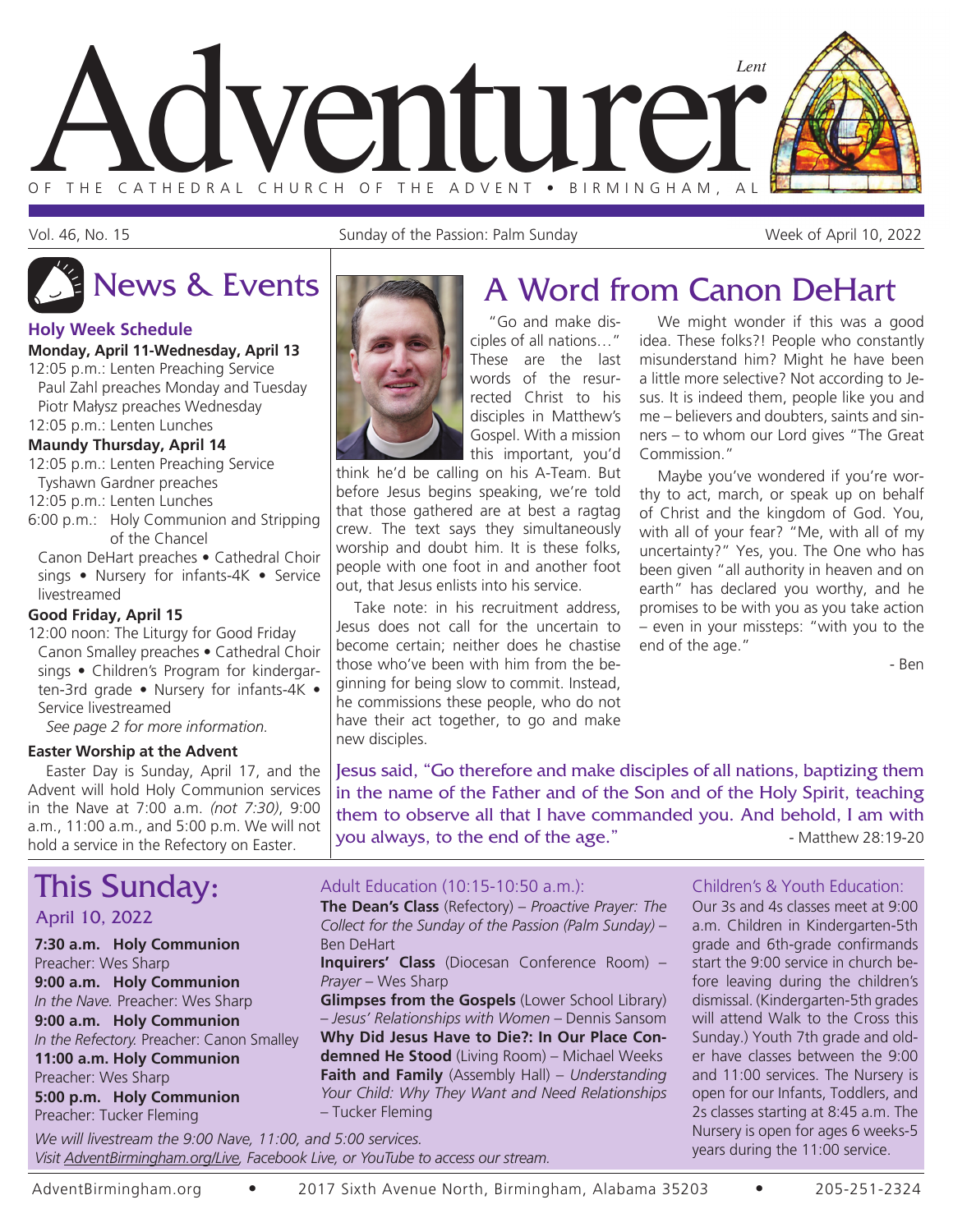

## GET INVOLVED! SEE WHAT'S GOING ON!

# worship

## Lenten Preaching Series

We hope you will join us for the concluding week of our Preaching Series, now in its 115th year. The service will be held Monday-Thursday, April 11-14, 12:05-12:30 p.m. If you can't join us in person, we hope you will watch the services via livestream (AdventBirmingham.org/Live) or listen later on our audio page (Audio.AdventBirmingham.org).

### Lenten Preachers this Week

#### **Paul Zahl Returns to Preach Monday and Tuesday**

Paul Zahl was Dean and Rector of the Cathedral Church of the Advent in Birmingham, Alabama, from 1995-2004. He left Birmingham to become Dean and President of Trinity School for Ministry, and later served as Rector of All Saints Episcopal Church in Chevy Chase, Maryland. Now retired, he lives with his wife Mary in Winter Garden, Florida.



Dr. Zahl holds degrees from Harvard

College, the University of Nottingham and St. John's Theological College (both in England), and the University of Tübingen in Germany. Before his call to the Advent, he served parishes in New York and South Carolina.

He has written a number of books, including *Grace in Practice* and his latest, *Peace in the Last Third of Life: A Handbook of Hope for Boomers*. He is also the voice of *PZ's Podcast*. He and Mary have three sons, all of whom serve in different forms of Christian ministry.

#### **Piotr Ma�ysz in the Pulpit Wednesday**

Piotr Ma�ysz is Associate Professor of Divinity at Beeson Divinity School in Birmingham, Alabama, where he has served since 2011 teaching church history and doctrine. Before his call to Beeson, he taught at Valparaiso University.

Born and raised in a Lutheran family in

southern Poland, Dr. Ma�ysz earned degrees from Adam Mickiewicz University in Poland, Concordia Theological Seminary, and Harvard University. His research interests lie at the intersection of historical and

systematic theology, modern European intellectual history, continental philosophy, and social theory.

An ordained Lutheran pastor, he has written one book, contributed to several others, and published many articles and essays. In his spare time, he is an avid hiker, backpacker, and photographer.

## Lectionary this Sunday, April 10

Luke 19:28-40 • Psalm 31:9-16 • Isaiah 50:4-9a Philippians 2:5-11 • Luke 22:14–23:56 *or* Luke 23:1-49



# education

## Children's Sunday School

#### **Walk to the Cross for 3K-5th Grade this Sunday**

Walk to the Cross will be held on Palm Sunday, April 10, during the 9:00 a.m. service. This program will be part of Children's Church for 3K-5th grade classes. 3K and 4K children should be dropped off at the usual classes. We invite 4th and 5th graders to dismiss with K-3rd at the children's dismissal to participate as well. Teachers will lead children through six scenes that reenact Holy Week, each performed by parishioners. The program will conclude by 10:10, and children will be led to their usual Sunday School classrooms.

### Good Friday Children's Program

#### **Program for Kindergarten-3rd Grade April 15**

We will offer a Good Friday Children's Program for ages kindergarten-3rd grade on April 15, noon-1:00 p.m. in Room 217 (the same time as The Liturgy for Good Friday). We will also provide a Nursery for infants-4K from 11:45 a.m.-12:15 p.m. Contact Tara Davis (Tara@CathedralAdvent.com) for more information.

#### **Tyshawn Gardner to Preach Thursday**

Tyshawn Gardner is Pastor of Plum Grove Baptist Church in Tuscaloosa, Alabama. He is also Vice President for Student Affairs at Stillman College. He serves as Adjunct Professor of Preaching at Beeson Divinity School, where he co-teaches classes with Dr. Robert Smith, Jr.



A veteran of the U.S. Navy, Dr. Gardner holds degrees from Stillman College and Beeson Divinity School, where the Dean and

faculty named him as the Most Distinguished Student in 2014. He earned his Ph.D. at the Southern Baptist Theological Seminary.

He has authored two books set to be published in the fall of 2022, one of which is *Social Crisis Preaching: Biblical Proclamation for Troubling Times*. He and his wife Shonetay have four children and three grandchildren.



## Delivering Easter Lilies

#### **Share Easter Joy with a Homebound Parishioner**

We need volunteers to deliver Easter lilies to our homebound parishioners who are unable to attend services. The lilies and easy-to-follow directions can be picked up following the 11:00 a.m. service on Easter (April 17), and then delivered any time that day. To volunteer or for more information, contact Stella Schreiber (Stella@CathedralAdvent.com, 205-443-8558).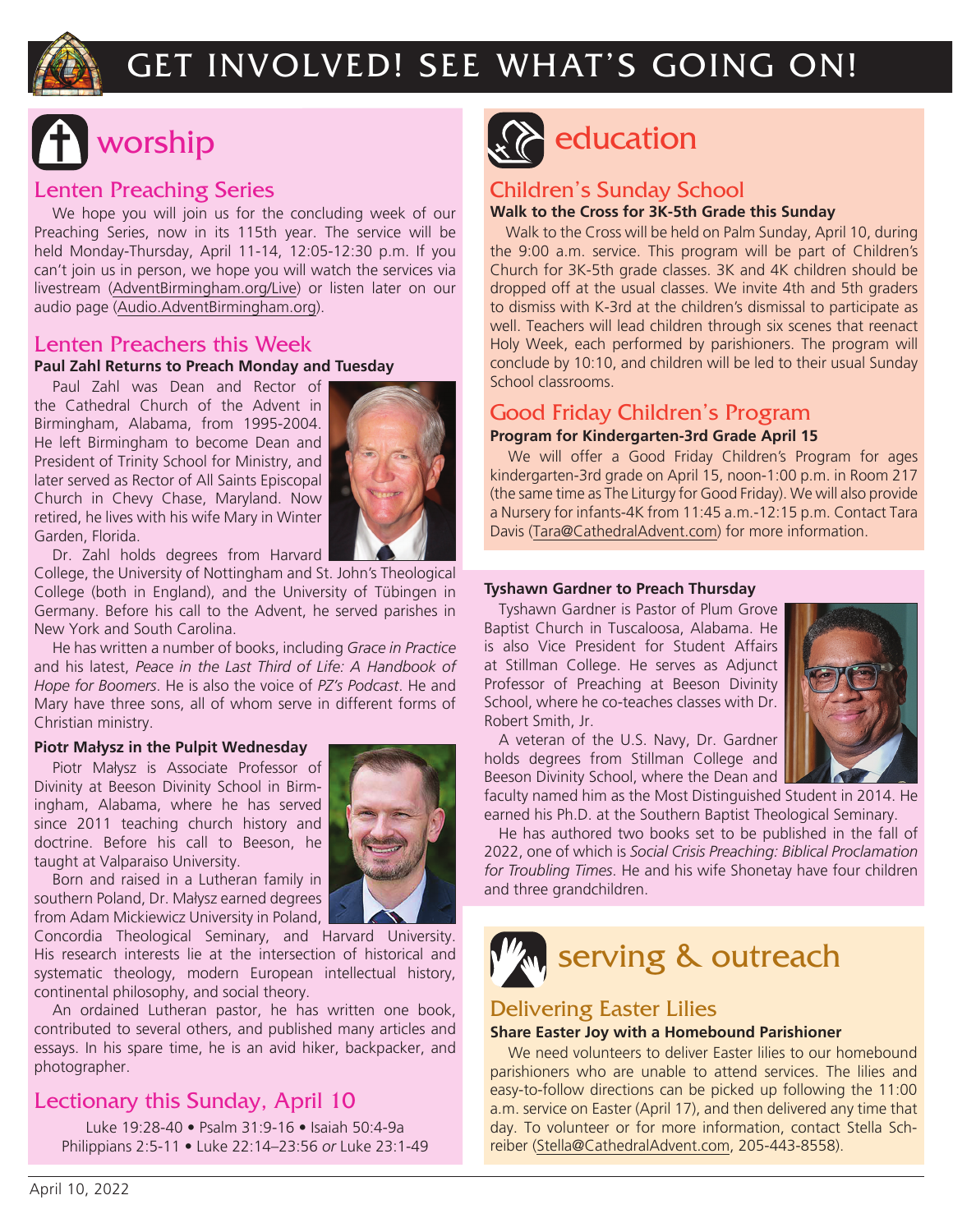## Good Friday Service Parking Note

The Advent Episcopal School parking lot on the corner of Fifth Avenue North and Richard Arrington Jr Boulevard will be available for those attending The Liturgy for Good Friday at noon on April 15. The gate will open at 11:30 a.m.

## Welcome!

Please welcome those who have joined the Advent recently. We are grateful to have them as members of our parish family: Jacob Bouma-Sims

Brittany Gore

If you are interested in joining the Advent or finding out more, please contact Fontaine Pope (205-443-8562, Fontaine@ CathedralAdvent.com).

## Office Closing

The Church Office will be closed Friday, April 15, in observance of Good Friday. It will reopen on Monday, April 18.



## education

## Thursday Morning Moms

### **Study Returning to Regular Time After Lent**

The Thursday Morning Moms Bible study for moms of young children, meeting 10:00-11:30 a.m. during Lent, will resume its regular time, 9:30-11:00 a.m., starting Thursday, April 21, in the Living Room at the Advent. Contact Leslie Housman (Leslie@ CathedralAdvent.com) with questions or to jump in!



making music

## Concert Series

### **Cathedral Choir to Perform Monumental 40-Part Tallis Motet May 7**

Thomas Tallis' monumental motet *Spem in alium nunquam habui* comprises 40 separate vocal parts – a combination of eight five-voice choirs. Scholars debate when and why it was written; some even believe it was composed as a dare of sorts. The Cathedral Choir will again join forces with the Choir of St. George's Church, Nashville, to perform the motet in both Birmingham and Nashville. It is a spectacle to experience this work sung live, so please join us Saturday, May 7, 3:00 p.m. at the Advent for a concert featuring this work as well as others by Tallis.

## memorials:

### **Gifts Were Given In Memory Of:**

**Frank Bainbridge**: (Endowment Fund) by Sharon Hydinger **In Honor of Katie and Thomas Nelson**: (Endowment Fund) by Elizabeth and Charles Scribner



## Women's Ministries

### **Join Us in "The Middle" April 21**

Advent women are invited to The Middle on Thursday, April 21, 7:00-8:30 p.m. at the home of Kelly Hulsey (2 Shady Lane, 35213). Mary Hanson will share some thoughts on how parenting changes as our children become adults.

Come casual (athleisure is the new business casual!), and please carpool if possible – parking is limited on Shady Lane! Please contact Janet Dozier (Janet@CathedralAdvent.com, 205- 226-3503) to let us know you are coming. Questions? Contact Leslie Housman (Leslie@CathedralAdvent.com, 205-226-3511).

### **Women's Luncheon with Sheryl Shaw April 28**

Take a break from your busy day and come for lunch Thursday, April 28, 11:30 a.m.-12:30 p.m. in Clingman Commons. Our speaker will be Sheryl Shaw, North American Director of Global Teams Ministries. She will give a teaching entitled *A Bigger Table*, helping us envision outreach as a natural outpouring of our lives as believers in and followers of Christ. A nursery will be provided. Please register at AdventBirmingham.org/Women or sign up with Janet Dozier (Janet@CathedralAdvent.com, 205-226-3503).

## Young Adults' Ministry

### **First-Ever Young Adult Retreat Set for April 22-24**

All young adults are invited to join us for our first-ever Advent Young Adult Retreat Friday-Sunday, April 22-24, in Monteagle, Tennessee. Come enjoy a weekend of rest, fellowship, and talks from Ben DeHart, the Advent's Canon for Parish Life. Cost is only \$20! Register at AdventBirmingham.org/YoungAdults. Questions? Contact Rebecca Lankford (Lankford @CathedralAdvent.com).

## Youth Ministry

### **Jr. High Dinner Gathering this Sunday**

Junior High youth will get together this Sunday, April 10, 6:16 p.m. at Cranmer House (2814 Linden Avenue, 35209). We'll have dinner and Bible study and enjoy a few games. Contact Tucker Fleming (Tucker@CathedralAdvent.com) for more information.

### **Sr. High: "Rock 'n Roll" Family Dinner Is this Sunday**

Senior High youth will gather for Family Dinner this Sunday, April 10, 7:17 p.m. at Cranmer House. The theme is "Rock 'n Roll." Join us with your band t-shirts and leather jackets! Contact Lucy Kate Green (LucyKate@CathedralAdvent.com) for details.

## Ageless Adventers

### **Third Wednesday Luncheons to Resume April 20**

Please join the Ageless Adventers for lunch and a program on Wednesday, April 20, noon at Cranmer House (2814 Linden Avenue, 35209). Whether you are still actively working, newly retired, or have been enjoying flexibility for decades, you are welcome! To RSVP or for more information, contact Stella Schreiber (Stella@CathedralAdvent.com), 205-443-8558).